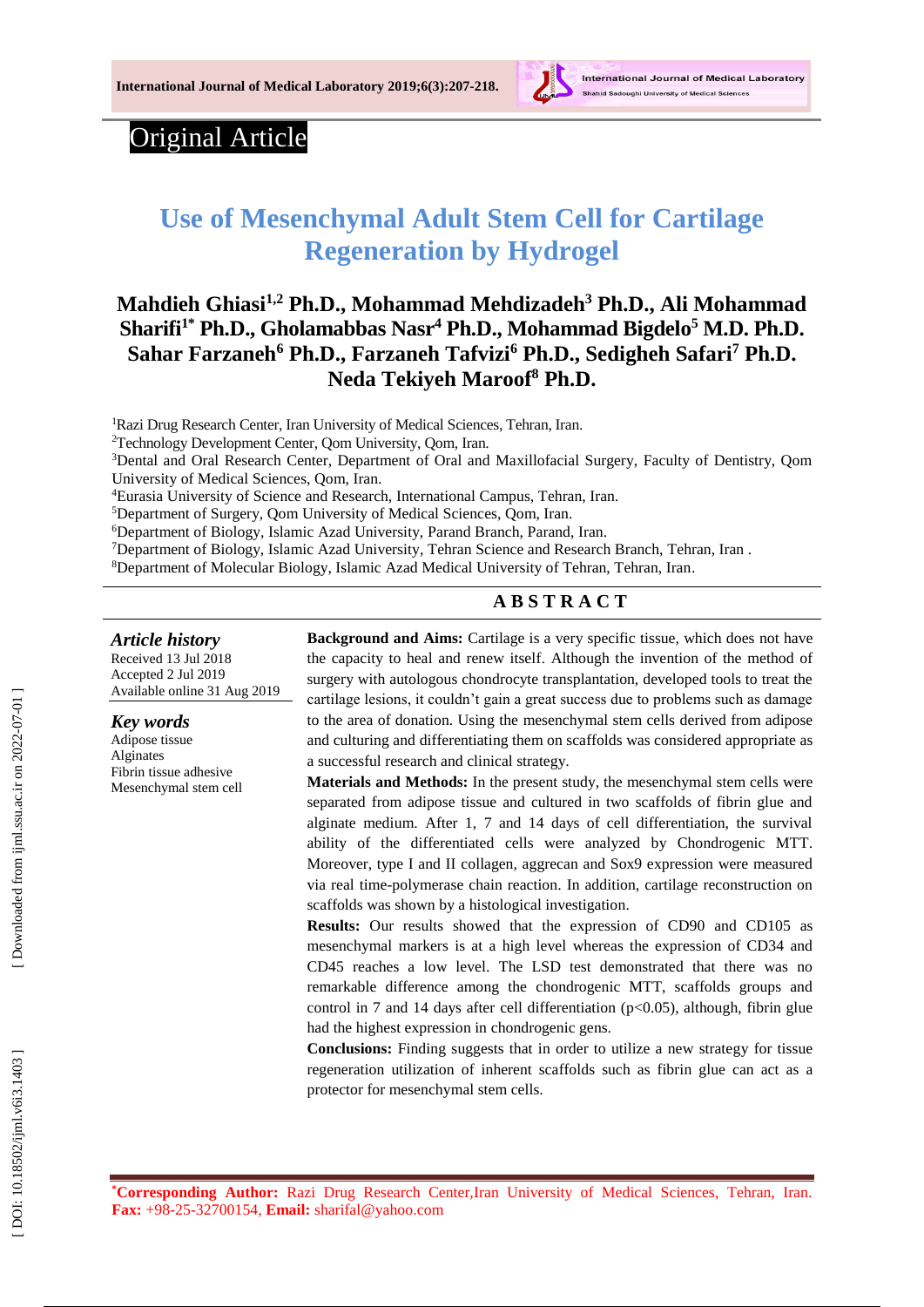## **Introduction**

Over the recent decades, the limited capacity with the self- renewal ability of cartilage tissue has been an obstacle in the way of repairing and regenerating the injuries in this tissue. In recent years, by means of suitable cell source and transplantation systems, new technology such as tissue engineer is being developed for repairing cartilaginous defects [1]. Although autologous chondrocyte transplantation is an approved treatment, this method is rarely used due to the low proliferative capacity of these cells *in vitro* as well as the side effects produced by it in the chondrocytes. However, now the clinical application of cell *in vitro* and the side effects it has in the chondrocytes have made this method to be less employed. Nevertheless, currently, the clinical application of bone marrow -derived mesenchymal stem cells (BM - MSC) has been considered a challenge due to damage to the place of donation and the invasive nature of this method, as well as the pain it imposes on the donor [2]. Adipose derived mesenchymal stem cells (ADSCs) are becoming increasingly popular as an alternative for b BM -MSC in the field of cartilage tissue engineering [3]. These cells can be gained by simple liposuction from subcutaneous fat tissue with the least side effect s and the least pain for the donor. The reports suggest that regarding the ability to differentiate into several categories and growth and aging, the MSCs are analogous to mesenchymal stem cells of bone marrow [4, 5]. In addition, morphological analysis and markers expression has been shown that ADSCs are similar to the cells

obtained from bone marrow [6]. It is understood that there is a need for three dimensional culture conditions in order to guide the differentiation of ADSCs into cartilage [7]. Therefore, these cells are cultured on scaffolds *in vitro*. The scaffolds are bio -based materials divided into two categories. First, these materials were used to transfer drug and hormones in the body; however, the next experiments showed that these materials have the ability to provide the best conditions for maintenance and differentiation of cells for designing a scaffold with a suitable physical structure, the possibility of adhesion, movement, expansion, and differentiation of cells, as well as growth and amendment of the new tissue [8]. In tissue engineering, at first, you need a porous material as the extracellular matrix or scaffold for cell growth to be produced. Therefore, the hydrogel scaffolds derived from biological materials that are capable of creating favorable conditions for growth and differentiation of cells can be used to amend soft tissues such as cartilage [9]. Among these biological materials, natural polymers such as alginate and fibrin glue are known to be used in the clinical and experimental study of cartilage. Alginate is a linear polysaccharide with duplicate blocks of Mannuronate and Glucuronate. Due to proper thickness as well as a stem cell delivery system, it is used for recovery of cartilage injuries and the research field related to cartilage tissue engineering [10, 11]. Used for more than 20 years, fibrin is a combination of physiological blood [11]. In recent years, owing to its unique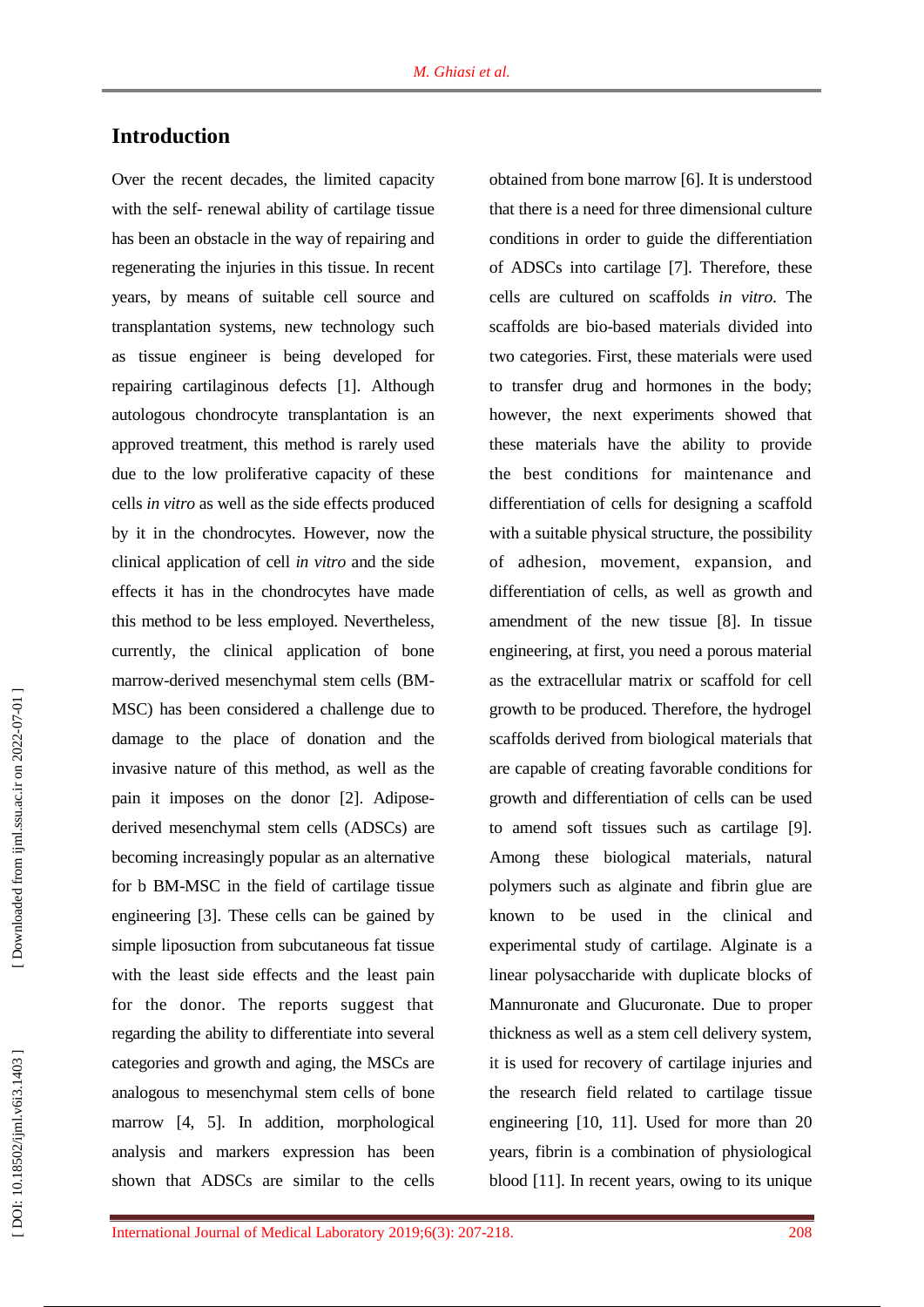characteristics, such as compatibility, cell degradation, as well as being autologous fibrin has had different utilizations in the tissue regeneration field. In addition, fibrin glue has been approved by the Food and Drug Administration [12 -16].

## **Materials and Methods**

In this study, for culturing cells, Alginate and DMEM medium (modified eagle's medium of Dulbecco) were acquired from Sigma Company. Fetal bovine serum and penicillin streptomycin antibiotics were acquired from Gibco Company. This study was approved by the Ethical Committee of the Razi Drug Research Center, Iran University of Medical Sciences, Tehran, Iran.

## **Proliferation of the MSCs derived Adipose tissue**

In order to isolate MSCs, adipose obtained by liposuction with the patient's consent was transferred from hospital to laboratory in saline containing antibiotic at 4 °C, and after several rinses with phosphate -buffered saline and saline, it was divided into smaller pieces. Subsequently, the MSCs were extracted from adipose tissue by digestion with collagenase I enzymes. Then, samples were divided into 3 groups: (Control, Alginate and Fibrin Glue); firstly, 1.5 mg of type I collagenase enzyme per 1 gram of adipose were added and incubated for 45 to 60 min. Then samples was centrifuge at 1400 rpm for 8 min and finally pellet in the culture medium containing penicillin/ streptomycin and 10% fasting blood sugar was transferred to cell culture flask. It was then placed in an incubator containing 5% CO <sup>2</sup> and 99% humidity at 37°C. After one day, cells not attached to the bottom of the flask were remove d and replaced by fresh medium. The cells were removed every 3 days. Then at passages 3 stage, the cells were prepared to be used [4, 11, 17, 18].

### **Preparation of chondrogenic medium**

In this study, DMEM-High glucose supplemented with insulin- transferrin- 1% selenium, 100 nM dexamethasone, 1% bovine serum albumin , Ascorbate - 2 -phosphate 50 mg and linoleic acid 50 mg, growth factor transforming growth factor β (TGF -β) (Sigma, Germany) and penicillin - streptomycin 1% were used in order to prepare a medium for the chondrocyte differentiation [4, 5, 11, 18 -23].

### **Fibrinogen and thrombin**

Fresh -frozen plasma and fibrinogen were obtained from Qom Organization of Blood Transfusion. Fresh -frozen plasma was added to calcium Gluconate at a ratio of 5 to 3, incubated at 37°C for one hour and centrifuged for 10 min . at 2200 rpm. Next the supernatant was removed and thrombin was isolated. The resulting thrombin and fibrinogen were prepared to be used for culturing the cells. Finally, the ADSCs were first dissolved in thrombin of a concentration of  $5\times10^6$  per one mL; fibrinogen was then , added to them and, after adding the chondrogenic, the medium was put into the incubator at  $37^{\circ}$ C for 14 days [17, 18].

### **Preparation of Alginate scaffold**

First, Alginate powder (1.2%) was suspended in 0.15 mole/L chloride sodium and then sterilized by filtering. Afterward s, the ADSCs at passage 3 were centrifuged for 8 min . at 1400 rpm after

DOI: 10.18502/ijml.v6i3.1403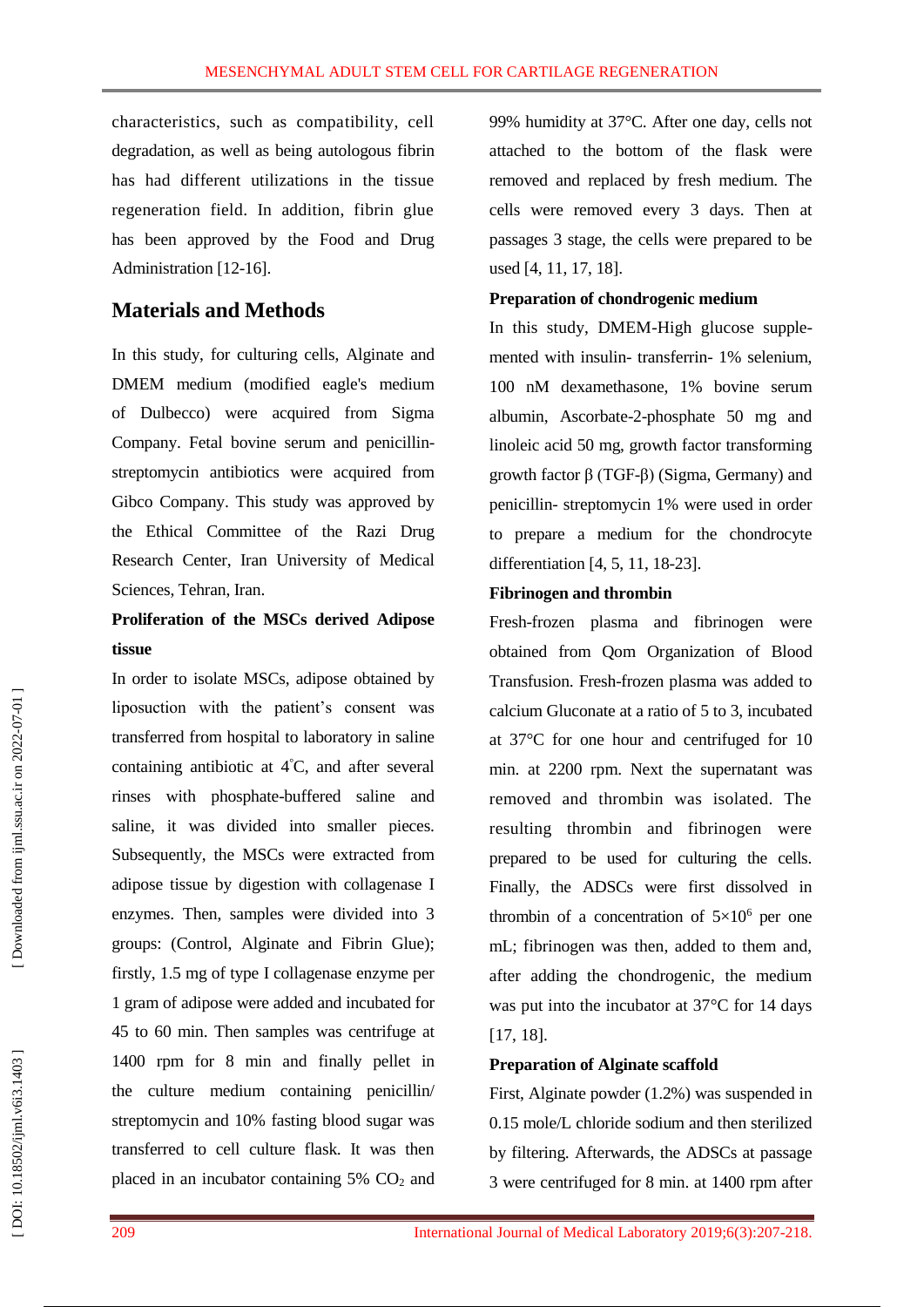being plucked off and again suspended in alginate solution. Then, samples were added to chloride calcium 105 Mm solution and placed at room temperature for 15 min. Alginate beads were then rinsed by chloride sodium and DMEM; later, a chondrogenic medium was added followed by addition of  $5\%$  CO<sub>2</sub>; it was finally put at  $37^{\circ}$ C for 14 days [10, 11].

## **Determining cell viability by chondrogenic MTT assay**

The viability of cells after 14 days of culturing cells on scaffolds and in the presence of the medium for differentiation to cartilage was assessed and 0.5 mL culture medium of DMEM and 50 mL of MTT reagent -(4,5-dimethyl-2-thiazolyl)-2,5diphenyl -2H -tetrazolium bromide), 5 mg/ml was added to scaffolds. After 5 hours of incubation, 0.5 m L Dimethyl sulfoxide was added to the solution. After 20 min, the optical density of the cell/scaffold was determined by the microplate reader at a wavelength of 570 nm (Nanodrop, Biotek, USA).

## **Analysis chondrogenic mRNA expression by real time -Polymerase chain reaction (PCR)**

First, scaffolds were destroyed with liquid nitrogen and total RNA was extracted by using AccuZol™ Total RNA extraction solution kit (Bioneer) after 14 days of differentiation of chondrogenic, according to manufacturer's instructions for each scaffold, separately. The reverse transcription from RNA to DNA was fulfilled by means of the AccuPower® CycleScript RT Premix kit (Bioneer) and according to the related guidelines. The primers were designed for each gene using the Primer3 software according to the following sequence (Table 1): the gene was normalized based on the β-actin housekeeping gene; real time-PCR was done by using the SYBR Green PCR master mix (Amplicon) Rotor -Gene 6000 Series (Corbett Life Science, Mortlake, NSW, Australia). [19, 22].

| <b>Primer name</b>         | Sequences $(5' - 3')$   | The Genbank (Refseq)<br>accession number |
|----------------------------|-------------------------|------------------------------------------|
| Collagen, type I, alpha 1  | F:TGCTAAAGGTGCCAATGGT   | XM 011524341.1                           |
|                            | R:ACCAGGTTCACCGCTGTTAC  |                                          |
| Aggrecan (ACAN)            | F:GAATCAACTGCTGGAGACCA  | XM 011521314.1                           |
|                            | R:CCACTGGTAGTCTTGGGCAT  |                                          |
| $SRY-box 9 (SOX9)$         | F:AGTACCCGCACTTGCACAAC  | NG 012490.1                              |
|                            | R:CGTTCTTCACCGACTTCCTC  |                                          |
| Collagen, type II, alpha 1 | F:CTCCTGGAGCATCTGGAGAC  | XM 011537935.1                           |
|                            | R:GTCTCACCACGATCACCCTT  |                                          |
| <b>Beta-actin</b>          | F:TTCTACAATGAGCTGCGTGTG | NM 001101.3                              |
|                            | R:GGGGTGTTGAAGGTCTCAAA  |                                          |

Table 1. Primer sequences used for real time-PCR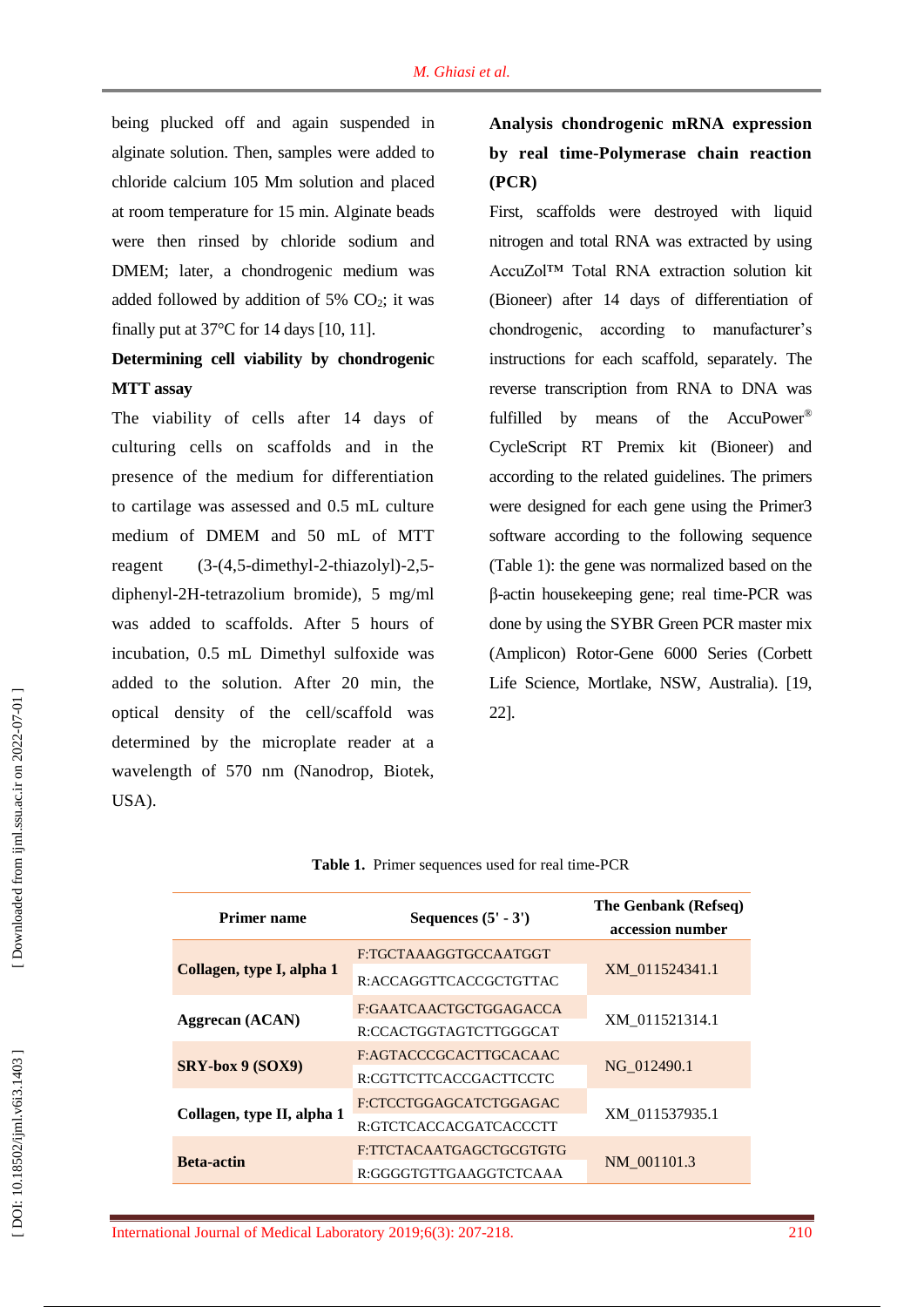### **Flow cytometry**

ADSCs in passage 3 were harvested and surface markers of cells measured by using flow cytometry. Antibodies against surface antigens included: CD45, and CD105. Cells were stained via the primary and secondary antibodies **(**Dako). ASDCs were directly dyed by anti-CD45 and anti-CD105. Cells were analyzed on FACS flow cytometry using Cell Quest Software.

#### **Histological analysis**

For histological analysis, the cells grown on scaffolds in 10% volume phosphate buffered formaldehyde were fined. Then, the concentration sample in different concentrations of ethanol (50%, 70% and 100%) were dehydrated and immersed in paraffin and then cut into pieces of 4 mm thickness. At last, for morphological analysis the pieces were stained by Hematoxylin/Eosin order.

#### **Statistical analysis**

In this study, the significance of the differences in the expression level 4 genes between 2 scaffolds was tested using the Least Significant Difference (LSD) test employing Microsoft Excel 2013. The real time -PCR analysis was repeated for each sample 4 times. The statistical analysis was presented by using the SPSS software (version 17). The level of significant analyses was set at a value of  $p<0.05$ .

### **Result**

In the first cell culturing, ADSCs grew with the appearance like fibroblast or spindle with the obtained special core (Fig. 1). Freshly AD -MS cells were stained with CD45, CD34, CD90, and

CD105 antibodies. Flow cytometric analysis of cells showed the expression of CD90, CD105 conventional Mesenchymal markers levels were high, and the expression of CD34 and CD45 hematopoietic cell surface markers levels were low (Fig. 2). In order for the differentiation process of chondrocyte to start, at passage 3, 1×10 6 cells per mL were seeded into the scaffolds and differentiation culture media. The differentiation of stem cells into cartilage was examined through investigating the expression of Aggrecan, type I and II Collagen and Sox9 mRNAs in differentiated cells at days 0, 1, 3, 7 and 14. The results demostrated the expression of ColII and Aggrecan in Fibrin Glue to be more than the Alginate , and expression of ColI lower in Alginate; however, Sox9 increased in Alginate. According to LSD test, regarding the chondrogenic MTT, there was no remarkable difference between the scaffold of fibrin glue and control as well as between the scaffold of fibrin glue and scaffold of alginate in 7 and 14 days after cell differentiation ( $p<0.05$ ), (Fig. 3 & 4). In addition, the viability and proliferation of ADSCs seeded onto two differentiated scaffolds and adipose -derived stem cells scaffold -free was assessed by MTT at days 0, 7, 14 and 28 after cell differentiation ( p<0.05). MTT assay showed a significant difference between the fibrin glue group and the control at days 14 and 28 after cell differentiation. Based on real time PCR analysis and according to LSD test, the expression level of *type I and II Collagen, Sox9,* and *Aggrecan* in the presence of fibrin glue with ADSCs (as control) was significantly different in 7 and 14 days after cell differentiation  $(p<0.05)$  (Fig. 4).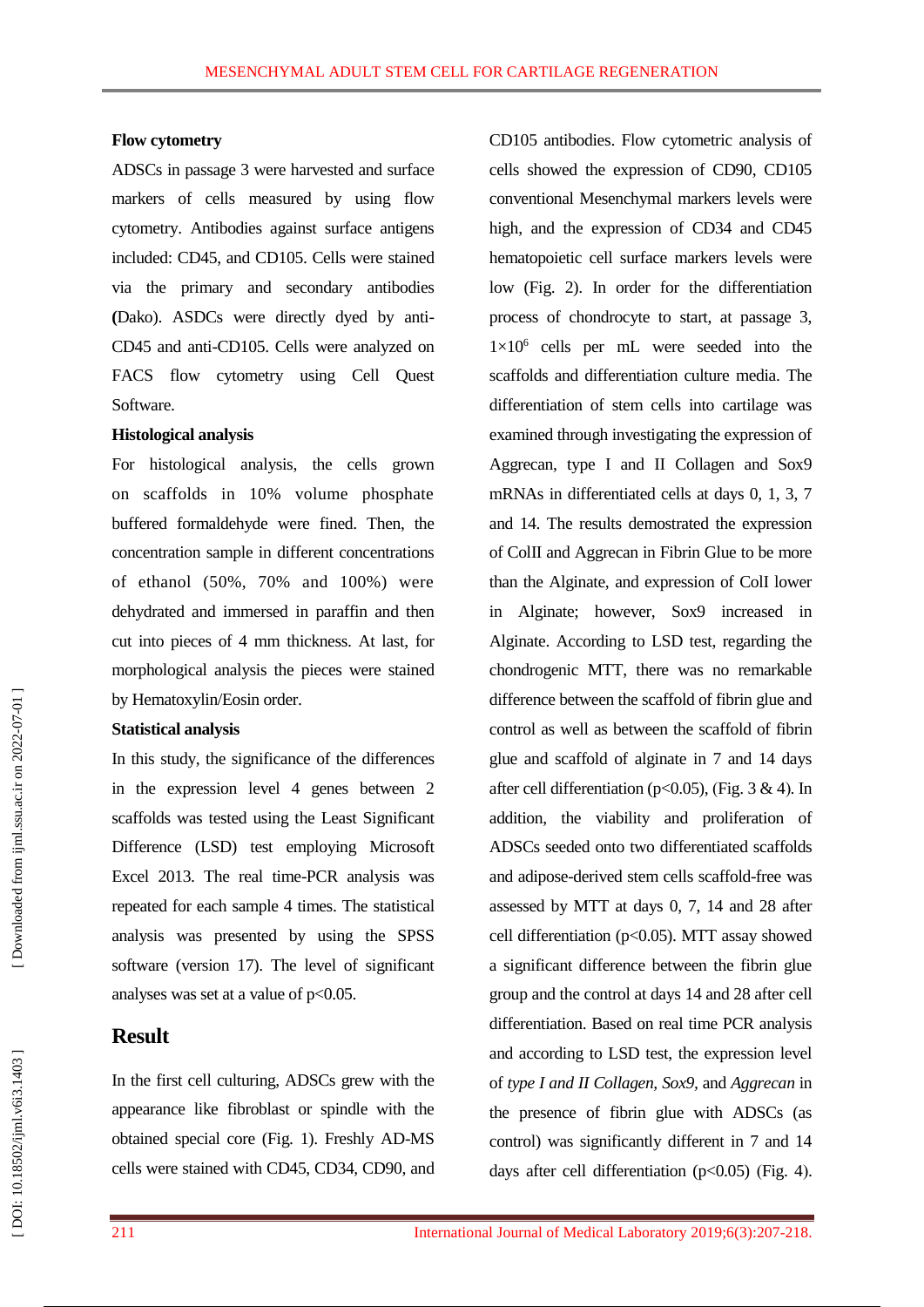Moreover, the expression level of *Aggrecan*, *Sox9* and *Collagen type I* was statistically significant in Alginate with control at 14 days after cell differentiation ( p<0.05). Furthermore, the real time -PCR evaluation revealed the difference between *type I Collagen* gene expression, *Alginate* and control at 7 days after cell differentiation. The existence and development of chondrocytes on the scaffolds

were approved by histological analysis. Hematoxylin and eosin staining has showed no detected type II Collagen and Aggrecan in control samples (Fig. 5). Light positive staining of type II collagen and Aggrecan was detected in ADSCs seeded in the fibrin glue and Alginate scaffold within the differentiation medium culture.



**Fig. 1.** Adipose -derived mesenchymal stem cells morphology under an Olympus OLY28 -10 -CB inverted Microscope



Fig. 2. Flow cytometry analysis. Characterization of AD-MSCs: CD90, CD105 as mesenchymal markers and CD45, CD34 as hematopoietic cell surface markers have shown the high expression of CD90, CD105 and low expression of CD34, CD45.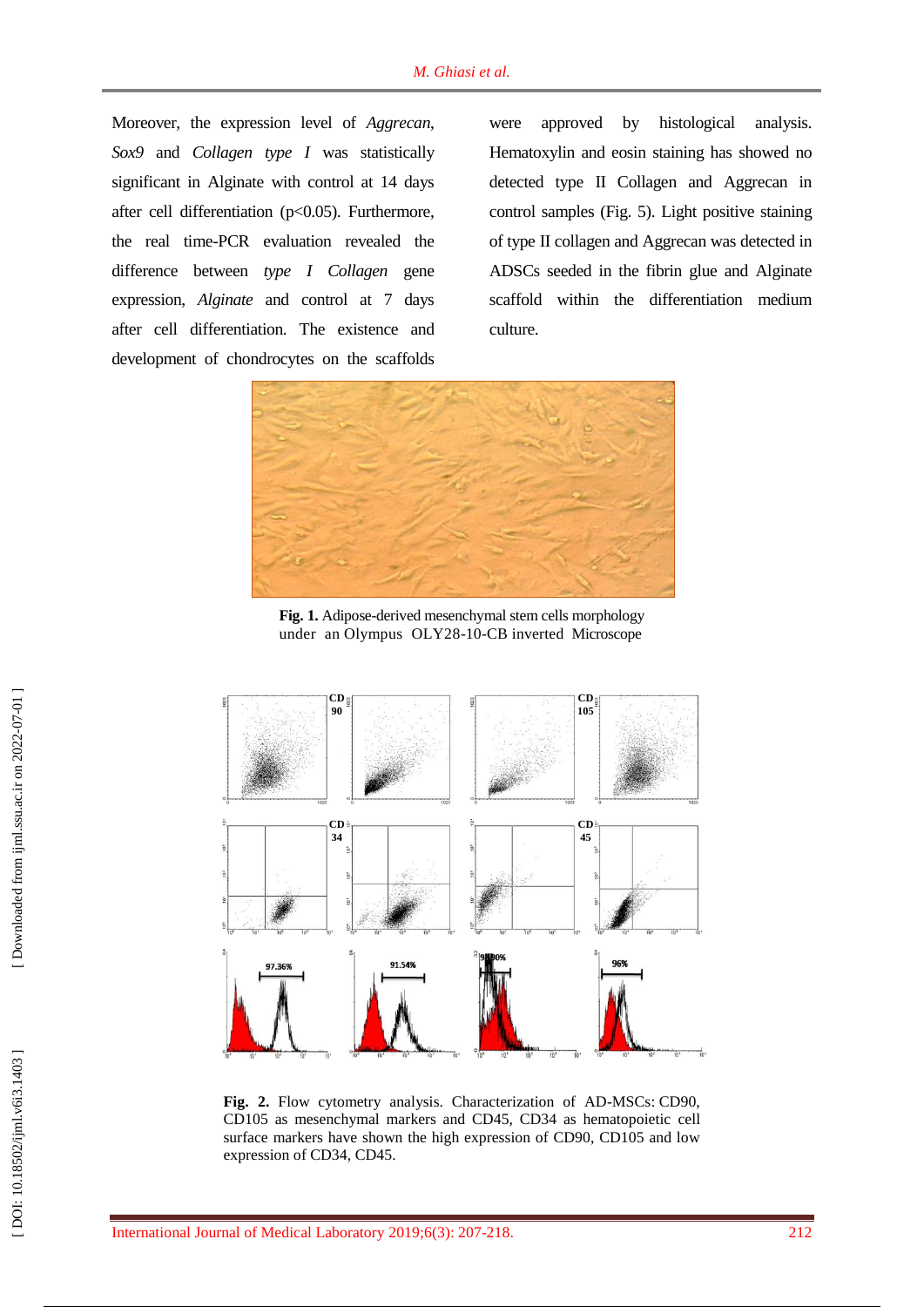

**Fig . 3.** The MTT analysis of the differentiated ADSCs into cartilage in fibrin glue and Alginate scaffolds . Data showed that the percentage of survival cells increase in fibrin glue compared with Alginate and control groups. D= Day



**Fig . 4.** The expression of *type I Collagen* (A), *SOX9* (B), *type II Collagen* (C*) Aggrecan* (D) genes in differentiated cells on 2 different scaffold and control at days 0, 7, 14 and 28 after cell differentiation. The results showed that the expression of *ColII* and Aggrecan in Fibrin Glue is more than Alginate and expression of *ColI* was lower in Alginate but *Sox9* increased in Alginate, The value was normalized with respect to the level of  $\beta$ -*actin* mRNA. The results represented means±SD from duplicate determinations, representative of 3 independent experiments compared with the control. The statistical difference in comparison with the control group was analyzed by LSD test and differences were statistically significant at  $p \le 0.05$ ; D= Day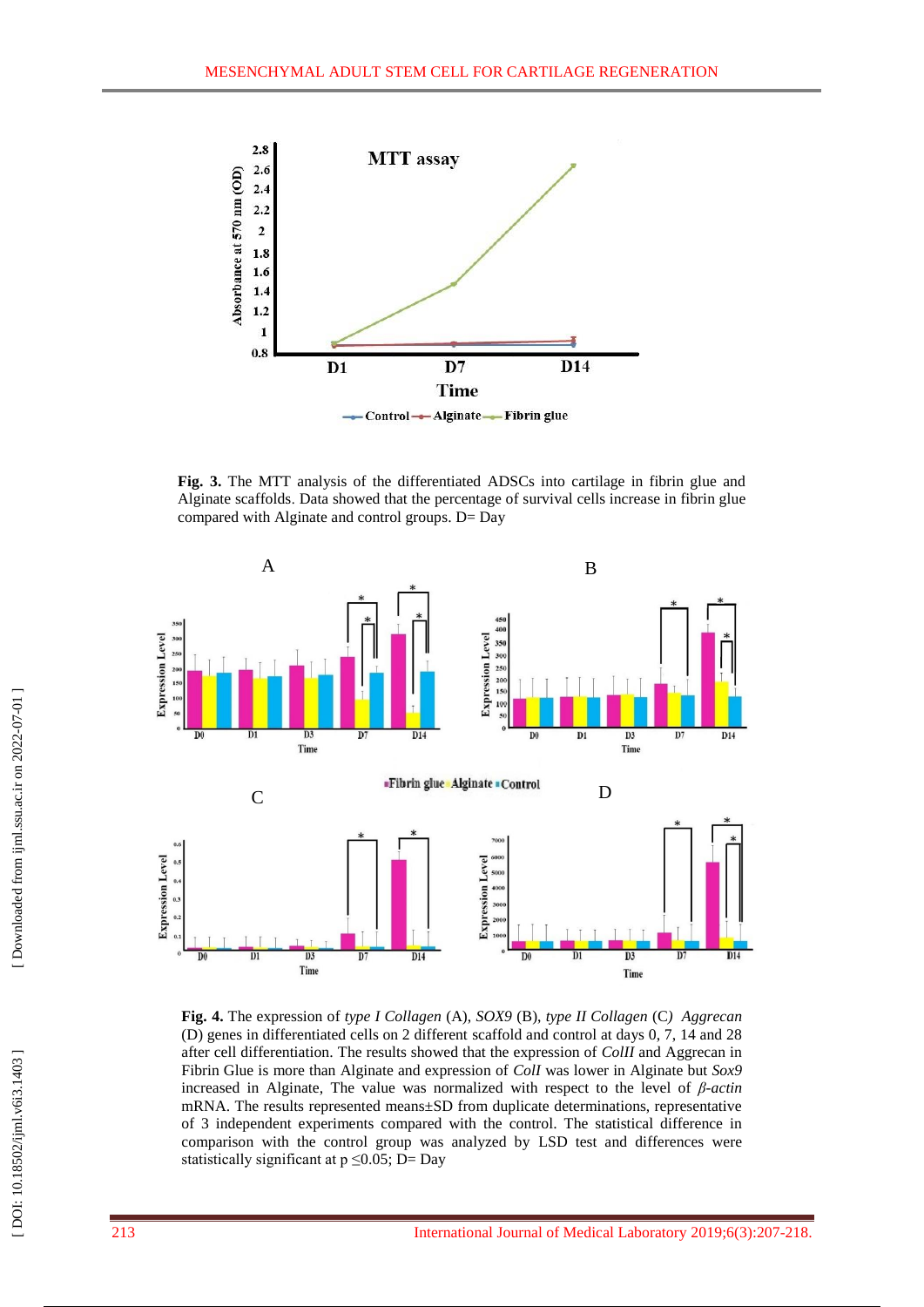

**Fig . 5.** The histological analysis of the differentiated cells (cartilage) on the fibrin glue (A) and Alginate ( B) scaffolds in 14 days after cell differentiation. (H and E stain). N=Nucleus

## **Discussion**

Tissue engineering is a field integrating different branches of science and engineering, trying to create tissues and organs with natural normal functions in order to treat human diseases and repair injuries [12, 13]. Tissue engineering includes culturing cells and establishing interconnections among them via suitable scaffolds in order to provide the condition s favorable to the growth, migration and differentiation of cells into a special tissue [14, 17, 30]. Selecting a biological material as an extracellular matrix depends on the kind and characteristics of the tissue in question; and the used scaffolds in tissue engineering must have special characteristics essential for the cell regeneration and should be able to provide the required mechanical strength [13]. For example, hydrogels are a group of biopolymers with advantages like a high level of water (usually more than 30% of its weight), efficient material and the ability to encapsulate the cells uniformly [9]. These materials contain a hydrophilic polymer chain

and consist of natural hydrogels such as Alginate and fibrin, thus offering structural similarities to human tissues. From a macromolecular point of view, they are biocompatible, relatively inexpensive, having low toxicity and widespread availability and acceptance. Fibrin glue has been widely used to repair and regenerate the cartilage tissue in tissue engineering [9, 13, 14, 24]. Accepted as a suitable biological environment for cell transplantation due to its biocompatibility, degradation, and capacity of cell connections, fibrin glue is a mixture of fibrinogen and thrombin [17, 18, 25 - 27]. In addition, immunologically not toxic, alginate is another hydrogel that has wide applicability in tissue engineering. Alginate is widely used in culture cartilage tissue [31]. The Alginate has no special interaction with mammalian cells and this is one of its problems [10, 11]. Generally, growth factors, cell, and the scaffold are the most effective issues in the tissue culture field. The MSCs have many advantages compared to

DOI: 10.18502/ijml.v6i3.1403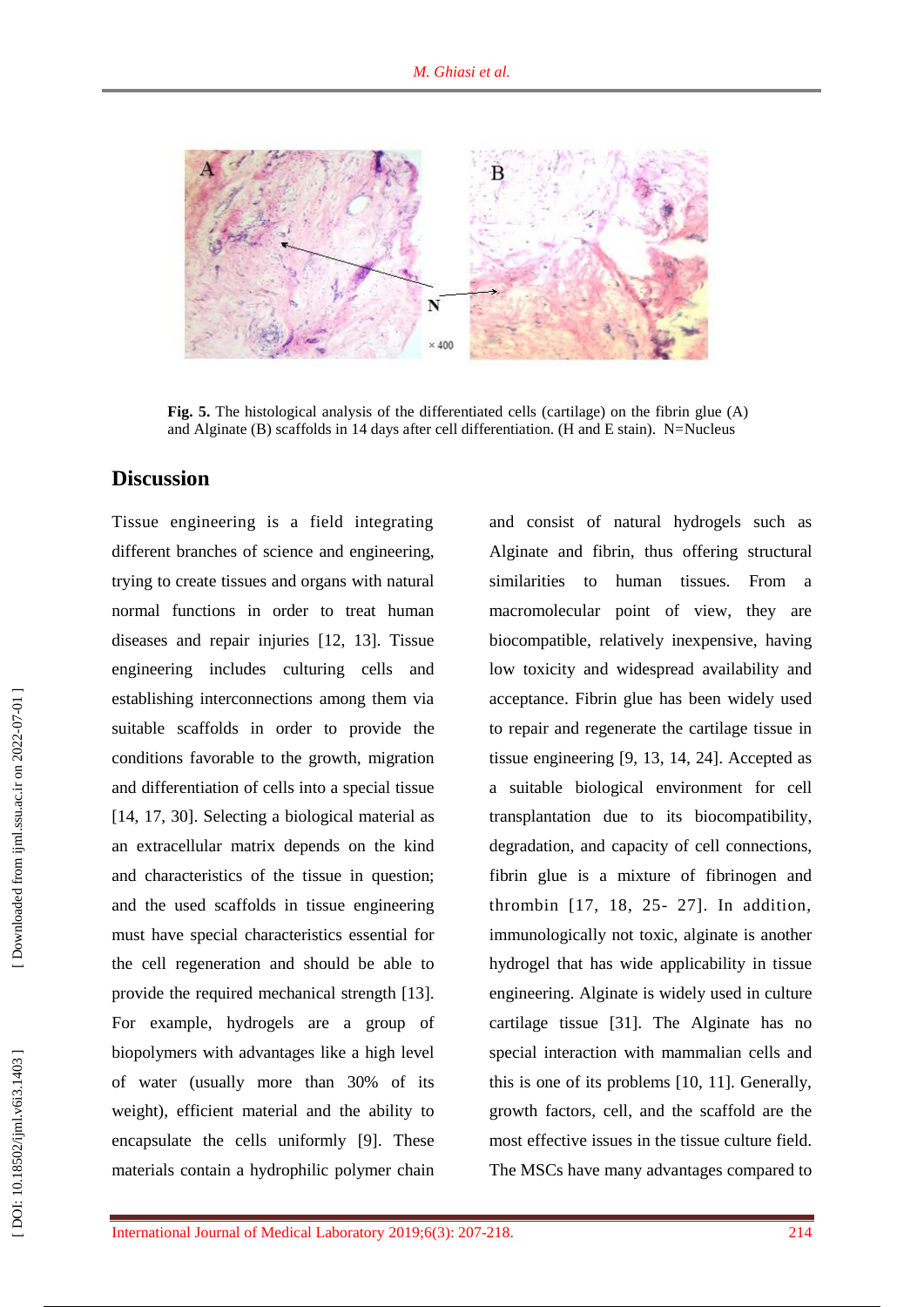chondrocytes in such a way that they can be produced with the lowest level of invasion and injuries, in the autologous form by a very simple method [5]. In the 1970s , multipotential MSCs were introduced for the first time as bone stromal cells [22]. These cells can be produce d in a lot of body fissures because of their availability, ability in self -renewal and differentiation into different lineages such as cartilage, so they have been turned into a very important means and tool s in regenerative medicine [4]. The ADSCs are counted as a suitable candidate in cell therapy and injuries of cartilage tissue [4]. In cell therapy strategies, transplantation requires many cells while the cartilage tissue samples contain few chondrocytes and have no suitable angiogenesis to repair and amend this tissue. That is why the chondrocytes taken from the cartilage tissue do not have the required potential to repair and rebuild the injuries of th e tissue [17]. The MSCs are a suitable alternative for these cells. Recently, due to their invasive nature and the pain and injuries they have for the donor as well as their high risk for the donor in the process of isolation, the MSCs taken from bone marrow is less used. Instead, the ADSCs are used due to their advantages such as lack of damage to the donor, simple isolation procedure, loss of gaining cells, availability and the ability to change into different cell levels [5,11,32]. Besides, the results from different studies reveal that the ADSCs are similar to the (BM - MSC) regarding the growth capability and differentiate into various cell lineages [5]. Some studies had demonstrated the fibrin glue

use as a scaffold to grow and differentiate the MSCs. The results of these studies suggest that when the MSCs are put in three-dimensional culturing condition, they can differentiate into cartilage cell [18]. Some studies have show n human ADMSCs can differentiate into cartilage cells provided that they are cultured on a three -dimensional matrix and in a medium containing special regulator materials (dexamethasone, TGF -β) capable of solving [8]. In a study conducted by Ahmed et al. in 2011, it became clear that the encapsulation of MSCs on the fibrin glue scaffold can cause an augment in the expression of the *type II Collagen* gene [17]. In this study, after encapsulation of producing cartilage, a large number of cartilage chondrocyte -shaped cells were observed in fibrin glue scaffolds [12,17,33]. These results were approved by histological analys e s. Furthermore, it was shown that when mixed with chondrocytes, the fibrin glue can be used as a promising method to repair tissue in cartilage tissue engineering and cause collagen accumulation, especially under the culture condition of low oxygen [14]. In the study of Ho et al., they showed that the MSCs derived from bone marrow have higher ability for differentiation into cartilage on fibrin glue scaffolds and in a medium containing TGF -β1 factor, compared to the scaffold hybrid fibrin glue/Alginate , and produce more type II collagen as well [23]. Li et al. (2009) demonstrated that polyurethane scaffold can induce the production of cartilage by MSCs [20, 21]. Ju ng et al. proved that by a hydrogel fibrin scaffold and in a medium containing TGF -β3 factor respectively, we can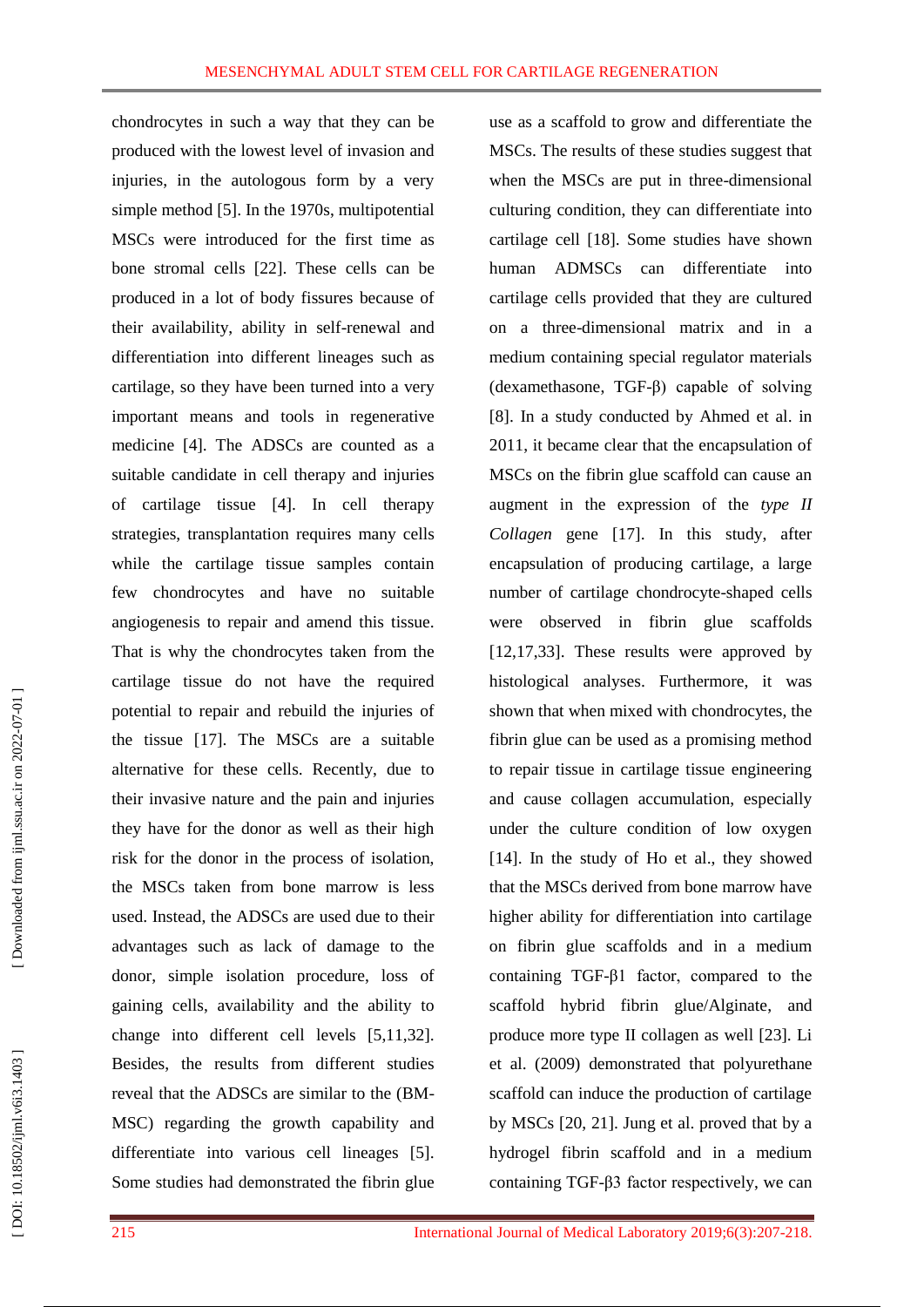differentiate ADSCs into cartilage, express cartilage -specific genes and proteins; the results of our study also proved this [15, 18]. Im et al. (2005) compared the ADSCs differentiation potency into cartilage as BM -MSC [5]. In another study, Yang et al. used a hydrogel fibrin scaffold containing genes like *SOX5, SOX6* , and *SOX9,* that could differentiate the ADSCs into mature chondrocytes and show the expression of special cartilage genes and production of the proteins resulting from these genes in the differentiated cells [19]. Proulx et al. reported that the MSCs can grow in a kind of scaffold derived from fibrin, keep and protect their growth and their multipotent on these scaffolds [29]. The results from other studies suggest that TGF -β3 can increase the expression of *type II collagen* gene in encapsulated MSCs in Alginate scaffold; nevertheless, Estes et al. demonstrated that TGF -β3 is not able to change the gene expression and production of cartilage proteins in ADSCs cultured in alginate scaffold [4, 25, 28]. However, the increased production of cartilage markers in MSCs in the presence of TGF-β3 has been proven. Some studies have indicated that type II collagen in ADSCs is similar to natural chondrocytes in hyaluronic acid scaffolds [28]. In some studies, the alginate was referred to as a cell carrier in order to support the process of cartilage production by cells and cartilage genes expression [10 ] in such a way that when the MSCs are put into Alginate, they gain the ability to express high levels of *type II*

*collagen* compared to plate. Some previous studies showed their ability to grow quickly, hold their phenotype and have the potential to be differentiated into different categories. In Bauge and et al studies, the expression of two genes including *Aggrecan* and *type II Collagen* in both of the scaffolds highly increased [2]. However, the expression level in the three dimensional hydrogel of fibrin glue was higher than that in alginate, which is pursuant to the results of our s. In this study, it was revealed that in comparison with Alginate, fibrin glue is able to provide suitable conditions for the ADSCs to grow and differentiate into cartilage category [22]. To sum up, ADSCs have shown high capacity in producing and developing the cartilage. This study was in line with the previous investigations .

### **Conclusion**

The results of our study suggest s that the selection of scaffold cells affects the growth and differentiation of stem cells. Natural hydrogels like fibrin have shown unique characteristics that enable them to provide a suitable background for growth the MSCs and differentiate into cartilage in order to be used as a promising and essential factor in tissue engineering.

### **Conflicts of interest**

The authors declare that they have no conflict of interest.

### **Acknowledgment**

We express our gratitude to Mr. Zare and Mr. Rajaei for helping us in doing this research.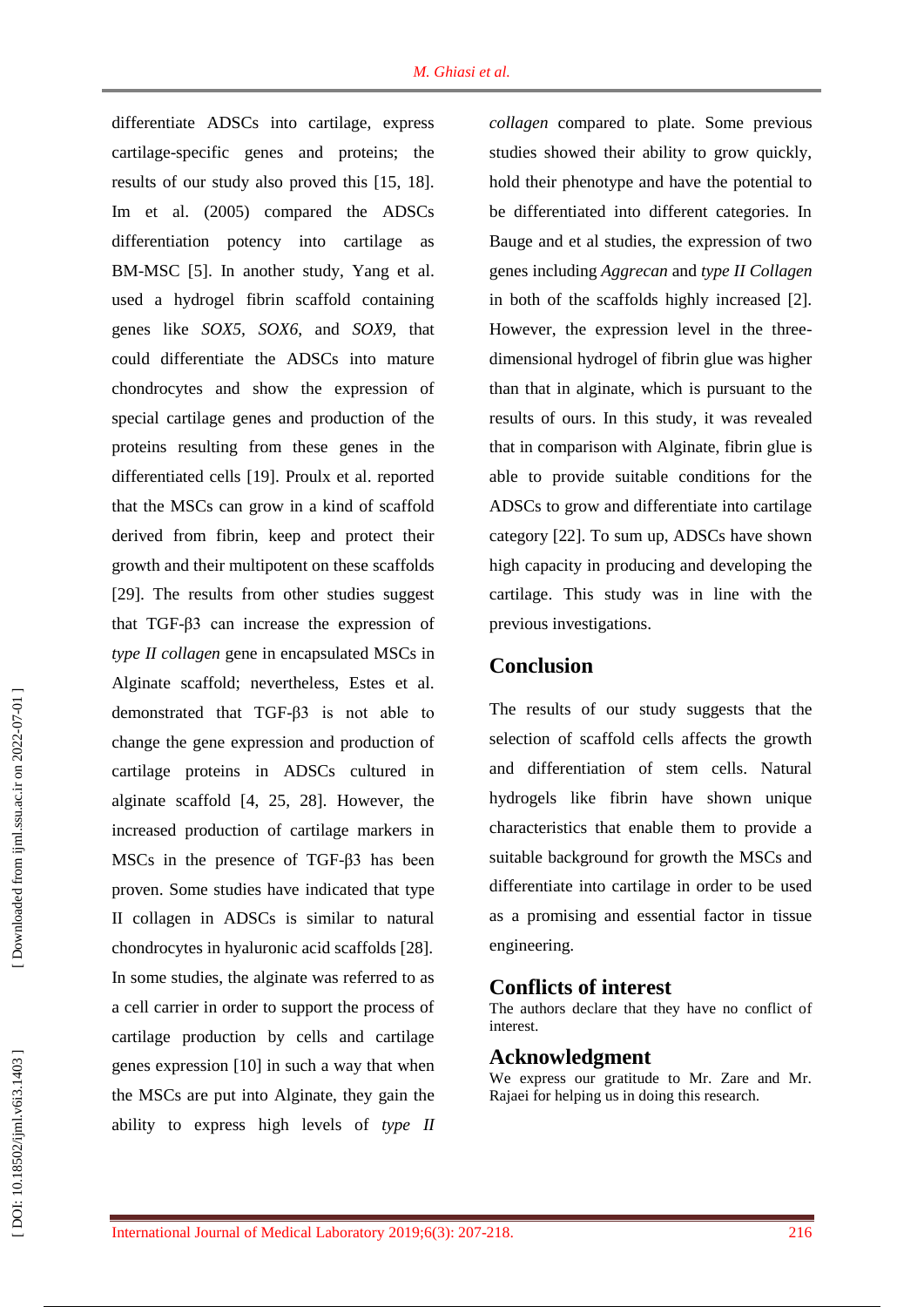## **References**

- [1]. Esteves Vieira Branquinho M, Caseiro AR, Santos Pedrosa S, Damásio Alvites R, Colette Maurício A. Synovia -derived mesenchymal stem cell application in musculoskeletal injuries: a review. Tissue Regenera. 2018; 6: 77.
- [ 2]. Baugé C, Boumédiene K. Use of adult stem cells for cartilage tissue engineering: current status and future developments. Stem Cells Int. 2015; 2015: 438026.
- [ 3]. Francis SL, Duchi S, Onofrillo C, Di Bella C, Choong PFM. Adipose -derived mesenchymal stem cells in the use of cartilage tissue engineering: the need for a rapid isolation procedure. Stem Cells Int. 2018; 2018: 8947548.
- [ 4]. Estes BT, Diekman BO, Gimble JM, Guilak F. Isolation of adipose -derived stem cells and their induction to a chondrogenic phenotype. Nat Protoc. 2010; 5: 1294 -311.
- [ 5]. Im GI, Shin YW, Lee KB. Do adipose tissue derived mesenchymal stem cells have the same osteogenic and chondrogenic potential as bone marrow -derived cells? Osteoarthritis Cartilage 2005; 13(10): 845 -53.
- [ 6]. Ullah I, Subbarao RB, Rho GJ. Human mesenchymal stem cells -current trends and future prospective. Biosci Rep. 2015; 35(2): 191.
- [ 7]. Duan, Bin , Hockaday LA, Das S, Xu C, Butcher JT. Comparison of mesenchymal stem cell source differentiation toward human pediatric aortic valve interstitial cells within 3d engineered matrices. Tissue Eng. 2015; 21 (8): 795-807.
- [ 8]. [Zuk PA,](http://www.ncbi.nlm.nih.gov/pubmed/?term=Zuk%20PA%5BAuthor%5D&cauthor=true&cauthor_uid=12475952) [Zhu M,](http://www.ncbi.nlm.nih.gov/pubmed/?term=Zhu%20M%5BAuthor%5D&cauthor=true&cauthor_uid=12475952) [Ashjian P,](http://www.ncbi.nlm.nih.gov/pubmed/?term=Ashjian%20P%5BAuthor%5D&cauthor=true&cauthor_uid=12475952) [De Ugarte DA,](http://www.ncbi.nlm.nih.gov/pubmed/?term=De%20Ugarte%20DA%5BAuthor%5D&cauthor=true&cauthor_uid=12475952) [Huang JI,](http://www.ncbi.nlm.nih.gov/pubmed/?term=Huang%20JI%5BAuthor%5D&cauthor=true&cauthor_uid=12475952) [Mizuno H,](http://www.ncbi.nlm.nih.gov/pubmed/?term=Mizuno%20H%5BAuthor%5D&cauthor=true&cauthor_uid=12475952) et al. Human adipose tissue is a source of multipotent stem cells. [Mol Biol](http://www.ncbi.nlm.nih.gov/pubmed/12475952)  [Cell.](http://www.ncbi.nlm.nih.gov/pubmed/12475952) 2002; 13: 4279 - 295.
- [ 9]. Vinatier C, Bouffi C, Merceron C, Gordeladze J, Brondello JM, Jorgensen C, et al. Cartilage tissue engineering: towards a biomaterial -assisted mesenchymal stem cell therapy. [Curr Stem Cell](http://www.ncbi.nlm.nih.gov/pubmed/19804369)  [Res Ther.](http://www.ncbi.nlm.nih.gov/pubmed/19804369) 2009; 4(4): 318 -29.
- [10]. Cao N. Fabrication of alginate hydrogel scaffolds and cell viability in calcium crosslinked alginate hydrogel [Master of Science Thesis]. Biomedical Engineering Department, Saskatchewan University; 2011.
- [11]. Awad HA, Wickham MQ, Leddy HA, Gimble JM, Guilak F. Chondrogenic differentiation of adipose -derived adult stem cells in agarose, alginate, and gelatin scaffolds. Biomaterials 2004; 25(16): 3211 -222.
- [12]. Ahmed TA, Dare EV, Hincke M . Fibrin: a versatile scaffold for tissue engineering applications. Tissue Eng Part B Rev 2008; 14(2): 199 -215.
- [13]. Ahmed TA, Griffith M, Hincke M. Characterization and inhibition of fibrin hydrogel -degrading enzymes during development

of tissue engineering scaffolds. Tissue Eng . 2007; 13(7): 1469 -477.

- [14]. Ahmed TA, Halpenny M, Atkins H, Giulivi A, Dervin G, Griffith M, et al. Stabilization of fibrinmesenchymal stem cells (MSCs) constructs under hypoxic conditions during tissue engineering of articular cartilage. J Bone Joint Surg Br . 2010; 92(2): 2 -3.
- [15]. Park JS, Shim MS, Shim SH, Yang HN, Jeon SY, Woo DG, et al. Chondrogenic potential of stem cells derived from amniotic fluid, adipose tissue, or bone marrow encapsulated in fibrin gels containing TGF -beta3. Biomaterials 2011; 32(32): 8139 -849.
- [16]. Diederichs S, Baral K, Tanner M, Richter W. Interplay between local versus soluble TGF -beta and fibrin scaffolds: role of cells and impact on human mesenchymal stem cell chondrogenesis. Tissue Eng . 2012; 18(2): 1140 -150.
- [17]. Ahmed TA, Giulivi A, Griffith M, Hincke M. Fibrin glues in combination with mesenchymal stem cells to develop a tissue -engineered cartilage substitute. Tissue Eng. 2011; 17(3-4): 323-35.
- [18]. Jung SN, Rhie JW, Kwon H, Jun YJ, Seo JW, Yoo G, et al. In vivo cartilage formation using chondrogenic -differentiated human adipose adiposederived mesenchymal stem cells mixed with fibrin glue. [J Craniofac Surg.](http://www.ncbi.nlm.nih.gov/pubmed/20489452) 2010; 21(2):468 -72.
- [19]. Yang HN, Park JS, Woo DG, Jeon SY, Do HJ, Lim HY, et al. Chondrogenesis of mesen chymal stem cells and dedifferentiated chondro cytes by transfection with SOX Trio genes. [Biomaterials](http://www.ncbi.nlm.nih.gov/pubmed/21764121) 2011; 32(30):7695 -704.
- [20]. Li Z, Kupcsik L, Yao SJ, Alini M, Stoddart MJ. Chondrogenesis of human bone marrow mesenchymal stem cells in fibrin -polyurethane composites. [Tissue Eng.](http://www.ncbi.nlm.nih.gov/pubmed/19115827) 2009; 15(2):1729 - 737.
- [21]. Li Z, Yao SJ, Alini M, Stoddart MJ. Chond rogenesis of human bone marrow mesenchymal stem cells in fibrin -polyurethane composites is modulated by frequency and amplitude of dynamic compression and shear stress. [Tissue](http://www.ncbi.nlm.nih.gov/pubmed/19737049)  [Eng.](http://www.ncbi.nlm.nih.gov/pubmed/19737049) 2010; 16(3) : 575 -84.
- [22]. [Barry F,](http://www.ncbi.nlm.nih.gov/pubmed/?term=Barry%20F%5BAuthor%5D&cauthor=true&cauthor_uid=11478845) Boynton RE, [Liu B,](http://www.ncbi.nlm.nih.gov/pubmed/?term=Liu%20B%5BAuthor%5D&cauthor=true&cauthor_uid=11478845) [Murphy JM.](http://www.ncbi.nlm.nih.gov/pubmed/?term=Murphy%20JM%5BAuthor%5D&cauthor=true&cauthor_uid=11478845) Chondrogenic differentiation of mesenchymal stem cells from bone marrow: differentiation dependent gene expression of matrix components. Exp Cell Res . 2001; 268 (2): 189 -200.
- [23]. Ho ST, Cool SM, Hui JH, Hutmacher DW. The influence of fibrin based hydrogels on the chondrogenic differentiation of human bone marrow stromal cells. [Biomaterials](http://www.ncbi.nlm.nih.gov/pubmed/19800683) 2010; 31(1) : 38 -47.
- [24]. Zanetti AS, Sabliov C, Gimble JM, Hayes DJ. Human adipose -derived stem cells and three dimensional scaffold constructs: A review of the biomaterials and models currently used for bone regeneration. Journal of Biomedical Materials

DOI: 10.18502/ijml.v6i3.1403